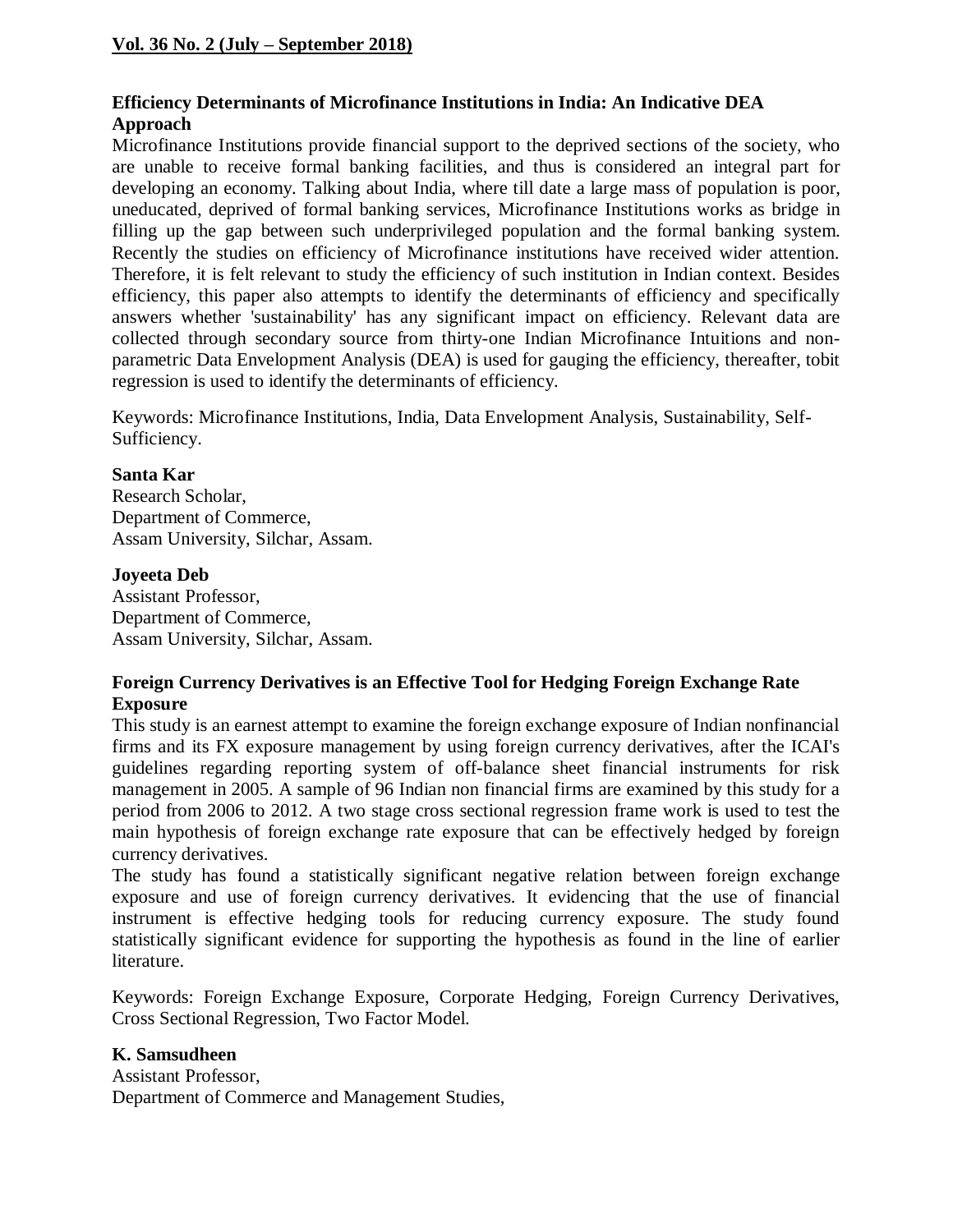Farook College, Calicut, Kerala.

## **G. Shanmugasundram**

Associate Professor, Department of Commerce School of Management, Pondicherry University, Puducherry.

## **Impact of Work Life Balance on Job Satisfaction: A Study of Married Working Women in Private Banks of NCR**

In fast paced environment managing an individual employee is more difficult than ever before. Work life imbalance affects both personal and professional life. A balanced life is an art of handling multiple responsibilities. It is important and necessary for both employees as well as employers. This paper explores the impact of work life balance on job satisfaction among married women employees in the banks of NCR. A sample of 125 employees was taken and the data was gathered through questionnaire and analyzed with the help of regression analysis. The result shows that a positive relationship exists between work life balance and job satisfaction of banking employees.

Keywords: Work Life Balance, Job Satisfaction, Married Working Women, Private Banks, Organizational Factors.

## **Nidhi Saxena**

Research Scholar, Uttarakhand Technical University, Dehradun.

## **Anupam Narula**

Associate Professor, FORE School of Management, New Delhi.

## **Influence of Customer's Brand Attitude on Purchase Intention of Private Label Fashion Brands**

Private Label Brands have been steadily increasing their presence and dominance in the retail industry. Customers are slowly changing their attitude to Private labels. As competition is becoming stiffer, retailors are strategizing in increasing their own brands. Retailers have introduced varieties of private labels in different categories like apparel, food and grocery, health care, personal care, consumer durables, lifestyle etc. This study was being conducted in private label brands of fashion industry. The research aimed to investigate the role of private label brand attitude on purchase intention of fashion brands. The research was conducted to understand the consumer factors that leads to private label brand attitude. The study was conducted among consumers of private labels in and around Kochi city. The study results corroborated that Price Consciousness has a direct positive relation with Purchase Intention of fashion brands. It was also established that Consumer Innovativeness has a positive and direct relation with Purchase Intention. It was accepted that Consumer Innovativeness has a positive effect on Private Label Brand Attitude. The study revealed that Private Label Brand Attitude has a mediating effect on Purchase Intention of fashion brands.

Keywords: Private Label Brand Attitude, Purchase Intention, Price Quality Association, Consumer Innovativeness, Smart Shopper Self Perception.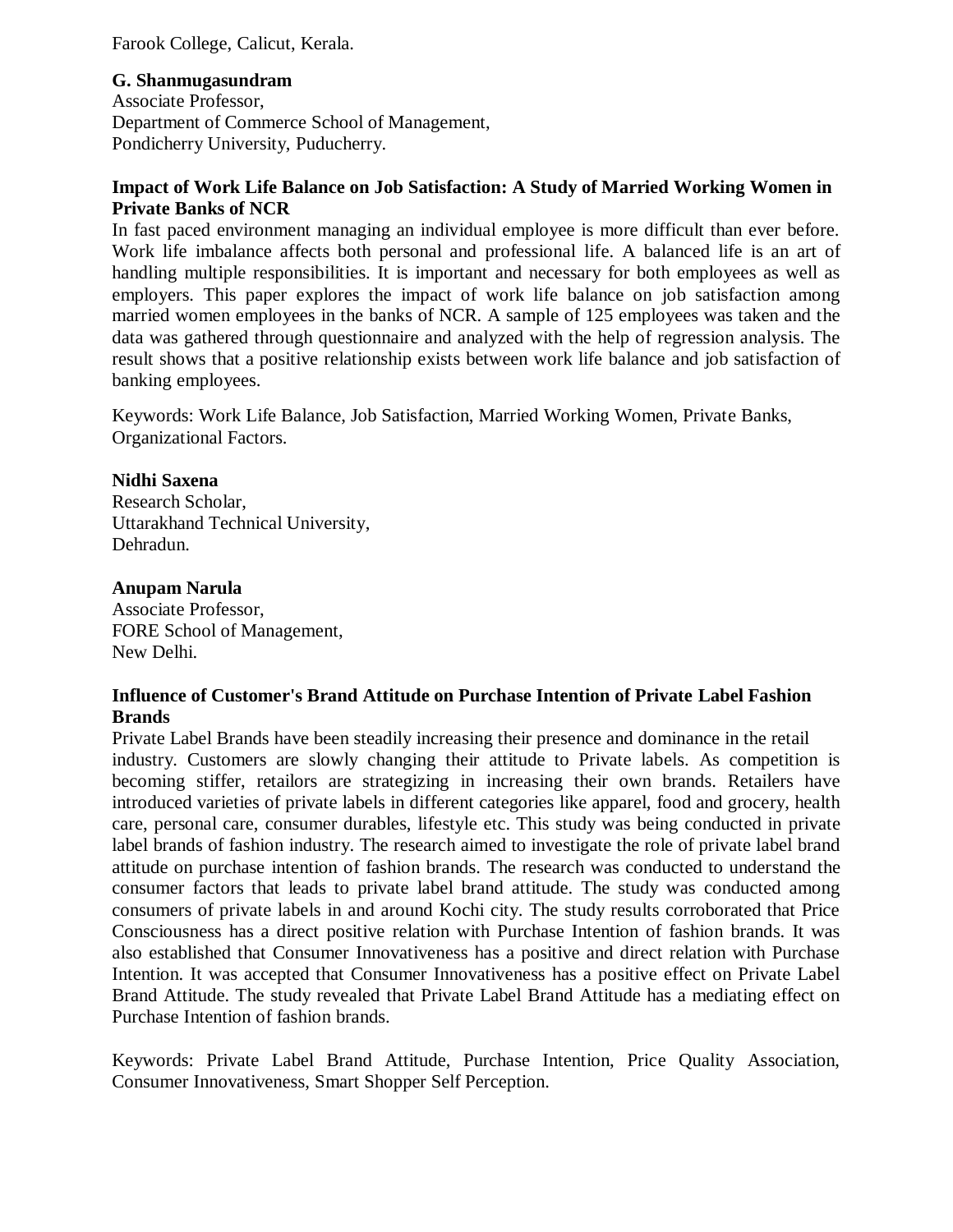## **Balakrishnan Menon**

Associate Professor of Marketing, Rajagiri School of Management, Rajagiri Centre for Business Studies, Cochin, Kerala.

#### **Exploring Relationships Among Customer Brand Engagement, Brand Equity and Brand Loyalty Towards Hospitality Brands**

Although there are many of studies regarding customer brand engagement, still there has been a spare of research, examining how to engage customers in generating loyalty and superior brand equity. To analyse effects of customer brand engagement on brand equity and brand loyalty towards hospitality brands has been the main goal of this study. Self administrated survey was conducted in hospitality brands. The quantitative data was analysed using descriptive statistics, correlation and regression analysis. The results indicated significant and positive interrelationships among customer brand engagement, brand loyalty and brand equity. These findings can aid managers in determining which factors/dimensions to consider when planning, developing strategies and making informed decision to strengthen brand loyalty and brand equity in building customer brand relationships towards hospitality. The current research could further offer a platform for scholars to perform future research.

Keywords: Customer Brand Engagement, Brand Equity, Brand Loyalty, Customer Relationships, Hospitality Brands

#### **Raouf Ahmad Rather**

Research Scholar, The Business School, University of Jammu.

#### **Jyoti Sharma**

Assistant Professor, Department of MBA, Kathua Campus, University of Jammu.

#### **Murtaza Hassan Itoo**

Research Scholar, The Business School, University of Jammu.

## **Structural Equation Modeling of Perceived Impacts of Tourism - A Study in Residents Perspective**

Tourism acts as one of the largest industries of the modern world. Worldwide the industry shows upward trend in terms of tourist's statistics and tourism revenues. But the actual success of the tourism development should be measured not in terms of tourist numbers or revenue from tourism, but the way it has integrated tourism in to the existing communities and used the investment generated to benefit those communities as well as the tourist (Sara Tillotson,1988). These can be effectively assessed by measuring the impacts of tourism (both positive and negative) on the resident community. The study has got two objectives. First is to understand the different perceived impacts of tourism (both positive and negative) and second is to suggest models for perceived benefits of tourism and for perceived costs of tourism. Multistage sampling